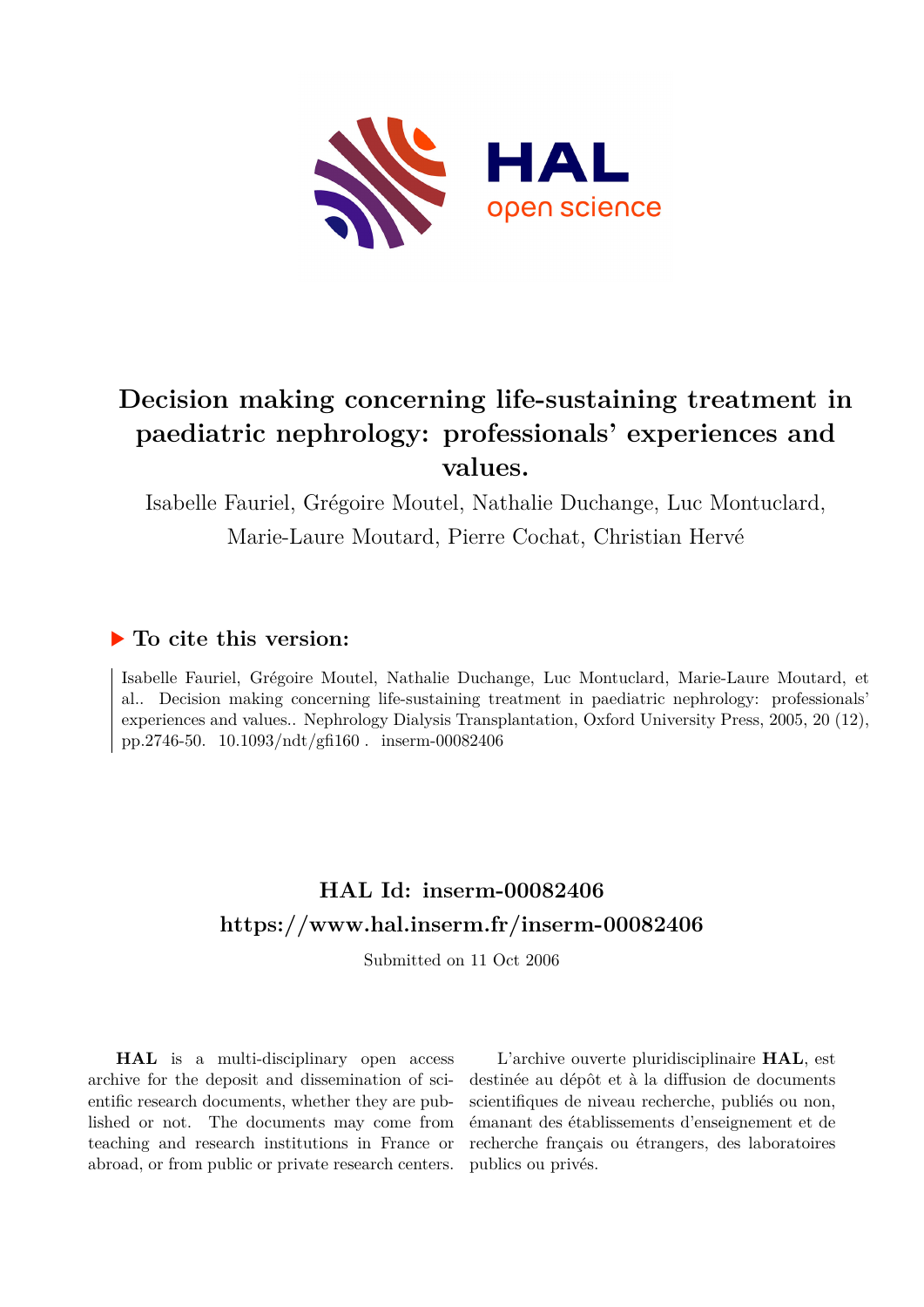*This is a pre-copy-editing, author-produced PDF of an article accepted for publication in Nephrology dialysis transplantation following peer review. The definitive publisher-authenticated version [Nephrol Dial Transplant.](javascript:AL_get(this,%20) 2004 May;19(5):1252-7is available online at: http://ndt.oxfordjournals.org/*

**Decisions making concerning life-sustaining treatment in paediatric nephrology: professionals' experiences and values**

Isabelle Fauriel<sup>1</sup>, Grégoire Moutel<sup>1</sup>, Nathalie Duchange<sup>1</sup>, Luc Montuclard<sup>1</sup>, Marie-Laure Moutard<sup>2</sup>, Pierre Cochat<sup>3</sup>, Christian Hervé<sup>1</sup>

We thank the IIREB (*International Institute in Biomedical Research*), the SFNP (*French's speakers Paediatric Society of Nephrology*) and Laboratories Gallia for their support.

Running title: ethical reflections on life-sustaining treatments in paediatric nephrology

<sup>1</sup> Laboratoire d'Ethique médicale et de Médecine Légale et Institut International de Recherche en Bioéthique (IIREB), Faculté de médecine de Paris 5, 45 rue des Saints Pères, 75006 Paris, France,  $^{2}$ Hôpital Saint Vincent de Paul, 74 - 82 Avenue Denfert Rochereau, 75674 Paris Cedex 14, France, <sup>3</sup>Hôpital Edouard Herriot, 5 Place d'Arsonval, 69003 Lyon, France.

**Correspondence to:** Dr Isabelle Fauriel, Laboratoire d'Ethique médicale et de Médecine Légale, Faculté de médecine de Paris 5, 45 rue des Saints Pères, 75006 Paris, France Telephone: 33 (0)1 42 86 41 30; Fax: 33 (0) 42 86 41 33 e-mail: isabelle.fauriel@wanadoo.fr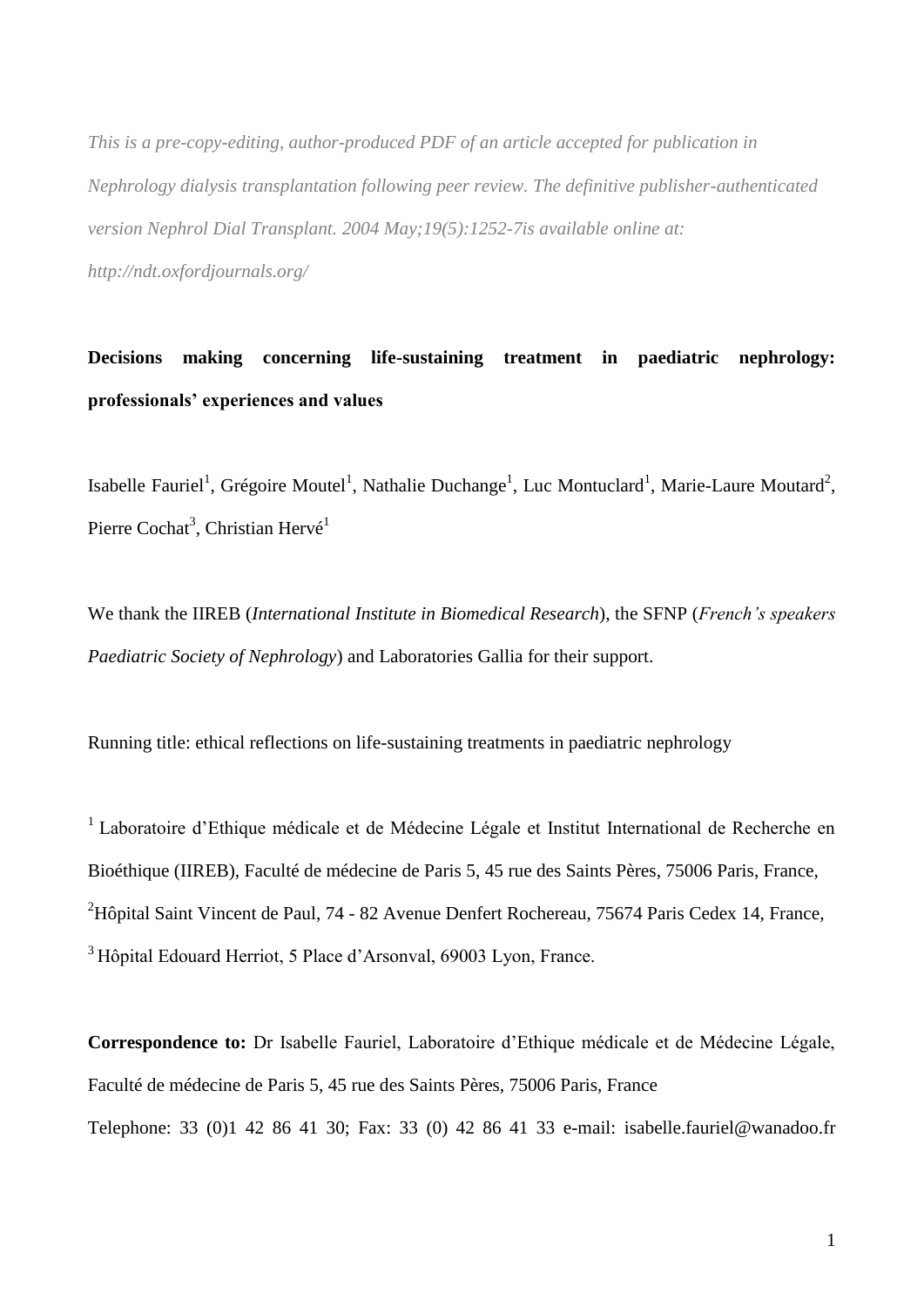#### **Abstract**

**Background.** In a previous paper, we studied decisions to withhold or withdraw life-sustaining treatment (LST) taken between 1995 and 2001 in 31 French-speaking paediatric nephrology centres. Files were available for 18 of the 31 centres. A grid was used to analyse the criteria on which decisions were based, and the results were enriched by an analysis of interviews with the doctors in at these centres (31 interviews with doctors from the 18 centres). The goal was to describe in detail and to specify the criteria on which decisions to withhold or withdraw LST were based, extracted from the files.

The second paper deals exclusively with the interviews with doctors and analyses their lifetime's experience and perception

**Methods.** We carried out semi-directed interviews with nephrologists from all the paediatric nephrology centres in France and the French-speaking regions of Switzerland and Belgium.

**Results**. We interviewed 46 paediatric nephrologists. Most were aware that decisions relating to LST are necessary and based on the assessment of the child's quality of life. According to them, decisions are not based on scientific criteria, but on the capacity to accept handicap, the family's past experiences and the doctor's own projections. They report that their task is particularly difficult when their action may contribute to death (withdrawal of treatment, acceleration of the process). They feel that their duty is to help the families in the acceptation of the doctors' decision rather than to encourage their participation in the decision-making process.

**Conclusions.** This paper shows that paediatric nephrologists differ in their opinions, mostly due to their own ethical convictions. This observation highlights the need to establish common rules taking into account the views held by doctors. This is the only way to establish an ethical code shared by professionals.

**Key words:** dialysis; ethics; life-sustaining treatments; nephrology; paediatrics; treatment withholding or withdrawal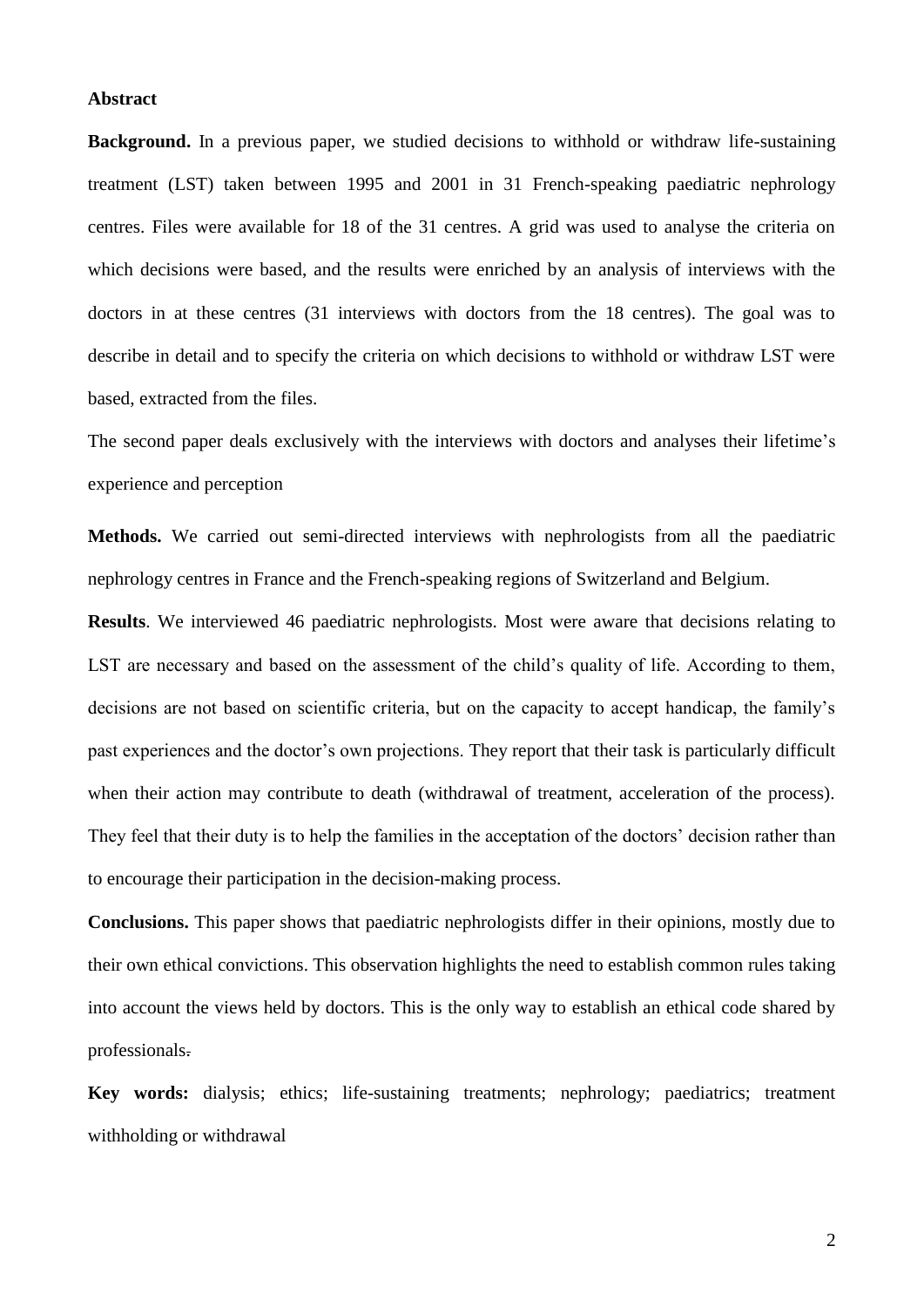### **Introduction**

There is a need for guidelines concerning decisions to withhold or to withdraw life-sustaining treatment (LST) and for the adaptation of these guidelines to the medical field and population concerned: adults [1] and children [2-3].

In a previous article [4], we studied the criteria used for LST decisions and identified positive criteria in favour of the continuation of care (isolated renal insufficiency occurring outside the neonatal period, child well integrated in the family or an adapted social structure) and negative criteria favouring decisions to withdraw treatment (neonatal renal insufficiency, incurable extrarenal disease, severe neurological handicap affecting relationships, impossibility of providing social help or finding an adapted care centre after extensive research by a social assistant with expertise in the field). We also highlighted the complexity of such decisions and the need for parents and the paramedical team to participate in the decision-making process. This work, together with that of the French Society of Paediatricians (SFNP), aims to contribute to the establishment of guidelines made for and by the professionals themselves.

The law was changed in April 22<sup>nd</sup> 2005, making it all the more important to lay down guidelines, as decisions to limit or to withhold treatment have been decriminalised for treatments maintaining life in conditions judged unreasonable. The new law also states that the family must be notified. Transparency is obligatory, because all decisions must be recorded in the patient's medical file [5]. In this article, we consider the opinions of doctors and identify elements of ethical tension that must be resolved by professionals if we are to develop appropriate guidelines.

# **Methods**

This study was designed jointly by experts from the SFNP and from the Medical Ethics Laboratory.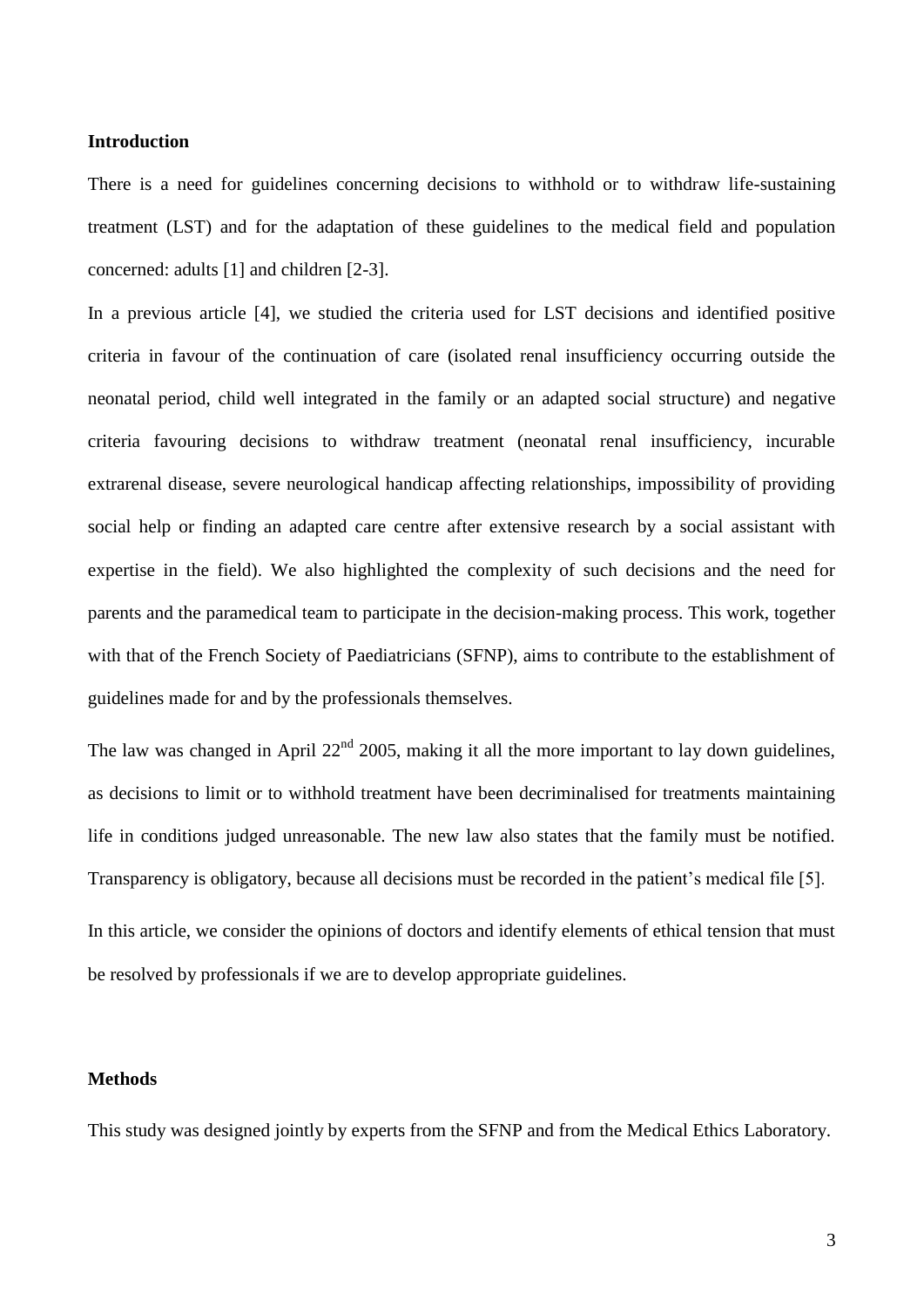University hospitals are the only centres in France with paediatric nephrology departments. The heads of all these departments were contacted. We also contacted all other French-speaking university hospitals in Europe using the same medical practices in a similarly organised hospital environment.

All 31 French-speaking paediatric nephrology centres were included: 25 in France, two in Switzerland, three in Belgium and one in Luxembourg.

The study was carried out by an investing doctor during 2001. We contacted all the 50 doctors holding permanent positions in the 31 centers and carried out semi-directed, face to-face interviews with those accepted. These interviews were recorded anonymously, with the doctor's consent in accordance with the conditions of the medical secrecy act. The questions asked are listed in table 1. We-collected the following data concerning the doctor: age, sex.

## *Analysis of results*

The interviews were analysed double-blind, by two evaluators, using an analysis grid. These two evaluators met to discuss their results, with the aim of reaching a consensus in cases of disagreement. Several answers could be given to questions and the data are expressed as their number of occurrence in the interviews. The ideas, even those rarely expressed, were recorded according to their relevance and ethical impact.

The data from interviews and medical files were analysed with Excel and Statistica. The results are expressed as absolute values and as percentages, and comparisons were made using the Chi² test  $(p<0.05)$ .

# **Results**

### *Description of the paediatricians interviewed*

We contacted all the 50 doctors holding permanent positions. There were 1 to 4 paediatricians per centre. Four refused to be interviewed, giving a total of 46 interviews.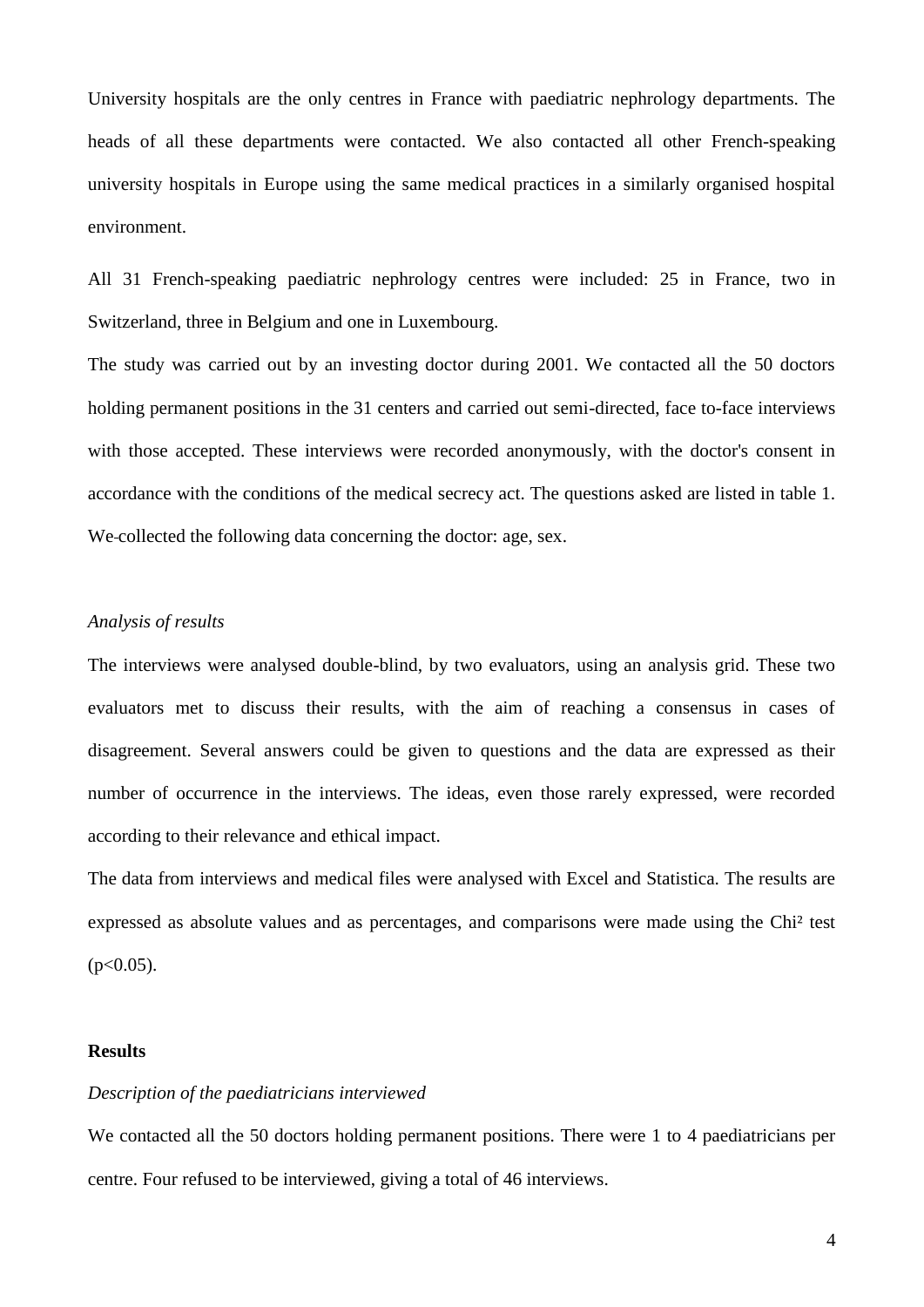Thirty men and 16 women participated. Their mean age was 50.4 years (range: 33 to 68 years).

No significant difference was found in the responses given by doctors of different ages and sexes.

In response to the question 1 "Have you ever decided to withdraw or to withhold life-sustaining treatment from a child in nephrologic paediatry? If yes, was this decision taken in the last five years?" 45 doctors responded "yes" and 31 stated that the decision concerned had been taken in the last five years. We analysed the criteria on which these decisions were based in a previous article [4]. Fourteen doctors had decided to withhold or to withdraw LST from a patient more than five years ago and one doctor had never taken such a decision.

# *Opinions of paediatricians concerning the withdrawal/withholding of LST*

In response to the question 2: *"In your opinion, do you think it is sometimes necessary to withdraw or to withhold LST?",* 97.8% of the paediatricians (n=45) answered "yes." The reasons given were: to avoid a future poor quality of life, notably when diminished mental capacities are evident and when no improvement can be expected  $(n=26)$ , to avoid the artificial prolongation of life by medical means ( $n=22$ ), to limit suffering in children when there is no hope of improvement ( $n=13$ ), to protect the family because the treatment is particularly burdensome and requires high level of participation on their behalf (n=13).

One centre does not make decisions to withhold or to withdrawal LST because the two senior doctors are opposed to such practices:

- The head of the department had been deeply moved by an experience of LST withdrawal: "*It was a three-month-old child with oxalosis and renal insufficiency; due to* the absence of validated treatment*, we decided to stop peritoneal dialysis in this child, who smiled at us when we walked into the room. It was unbearable! I still think about it 15 years later and it is clear that we would not make such a decision nowadays."*

- His colleague felt that decisions concerning LST in paediatric nephrology are not necessary because of improvements in technology. Furthermore, for him, doctors have no right to decide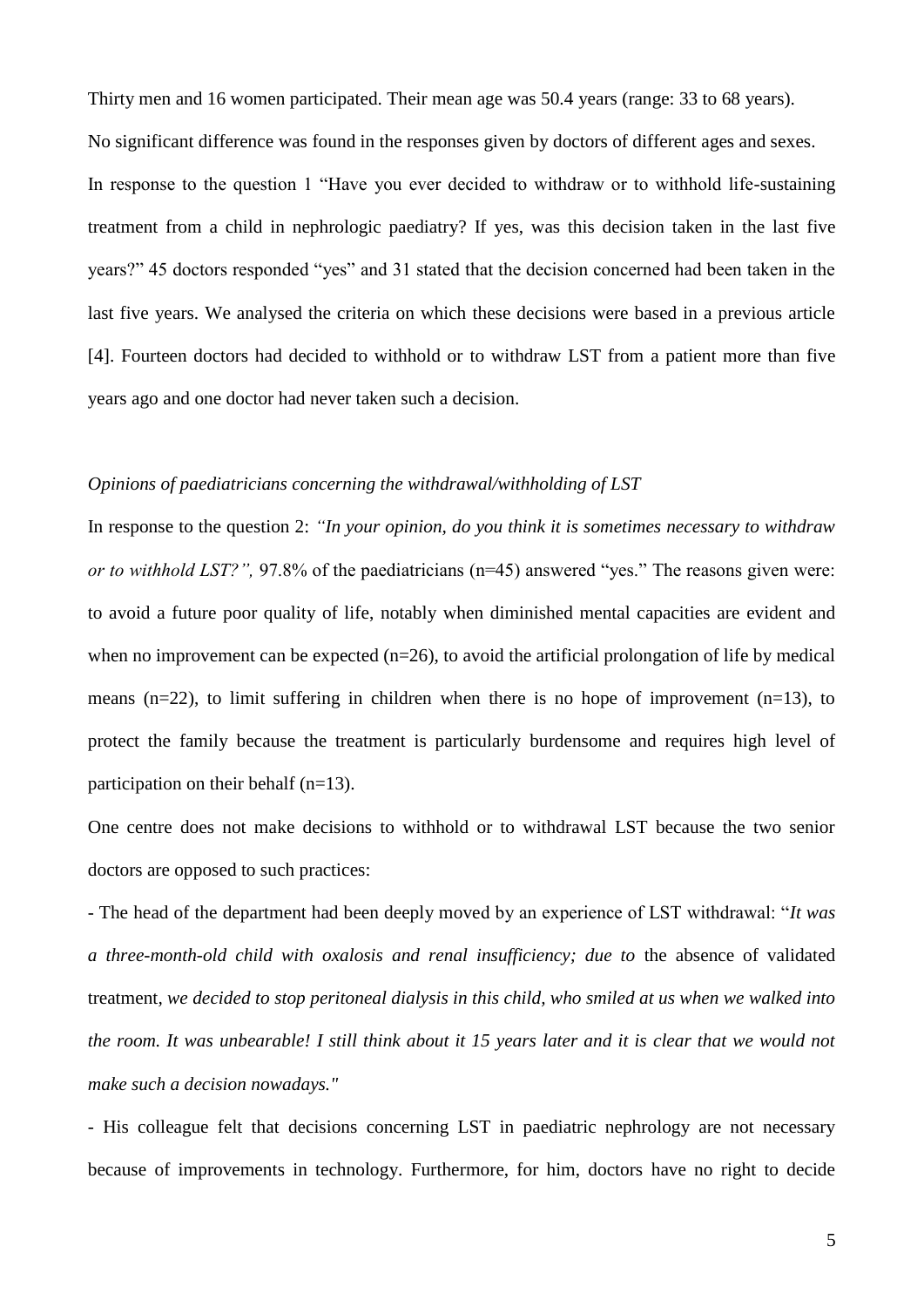whether another person should live or die, "*To be totally honest, I know that LST decisions exists; personally I do not agree with them because I think that calls up a vision of humanity that is a vision of perfection."* Unlike most of his colleagues, he stressed that deteriorations in mental capacities should not be a criterion. He explained: "*Why shouldn't I respect Down's syndrome patients with an IQ of 80 and who have finally shown in recent years that they can integrate into society? And why would I place my limit at 60 or 20 when our societies are sufficiently rich and structured to care for these children?"* Finally, he said, "*Even the most severely disabled children are capable of affective relationship; they look into your eyes, they are used to being with people, they know who looks after them."* 

When asked *"How important are non-scientific and scientific elements in the decision making process of deciding to withhold/withdraw treatment?"* (question 3)*,* doctors replied that the decisions were based on non-scientific arguments (n=26), both scientific and non-scientific arguments ( $n=6$ ) and solely on scientific arguments ( $n=13$ ).

In response to the question 4: *"Which non-scientific and scientific elements do you feel are important?"* the following elements for the non-scientific elements were cited: acceptance of handicap by the doctor  $(n=14)$ , the parents' attitude  $(n=12)$ , the doctor's ability to see the child as a relative  $(n=11)$ , the doctor's interpretation of the results  $(n=7)$ , the experience of similar cases  $(n=7)$ , the attachment of the doctor to the child and his or her family  $(n=7)$  and the suffering of the child (n=1). The following scientific elements were cited: hopes for future therapies based on current research (n=20), a comparison with similar published cases to get an idea of the prognosis  $(n=15)$ , the doctor's experience of similar cases  $(n=8)$ , the results of biological and radiological investigations  $(n=7)$  and the child's response to the treatments initiated  $(n=2)$ .

The answers to the question 5 "*Does fear of medical and legal complications affect your*  decisions?" showed that fear of such complications had little or no effect (n=37, i.e. 82.2%), or a moderate or notable effect (n=6 i.e. 13.3%). Two doctors did not reply.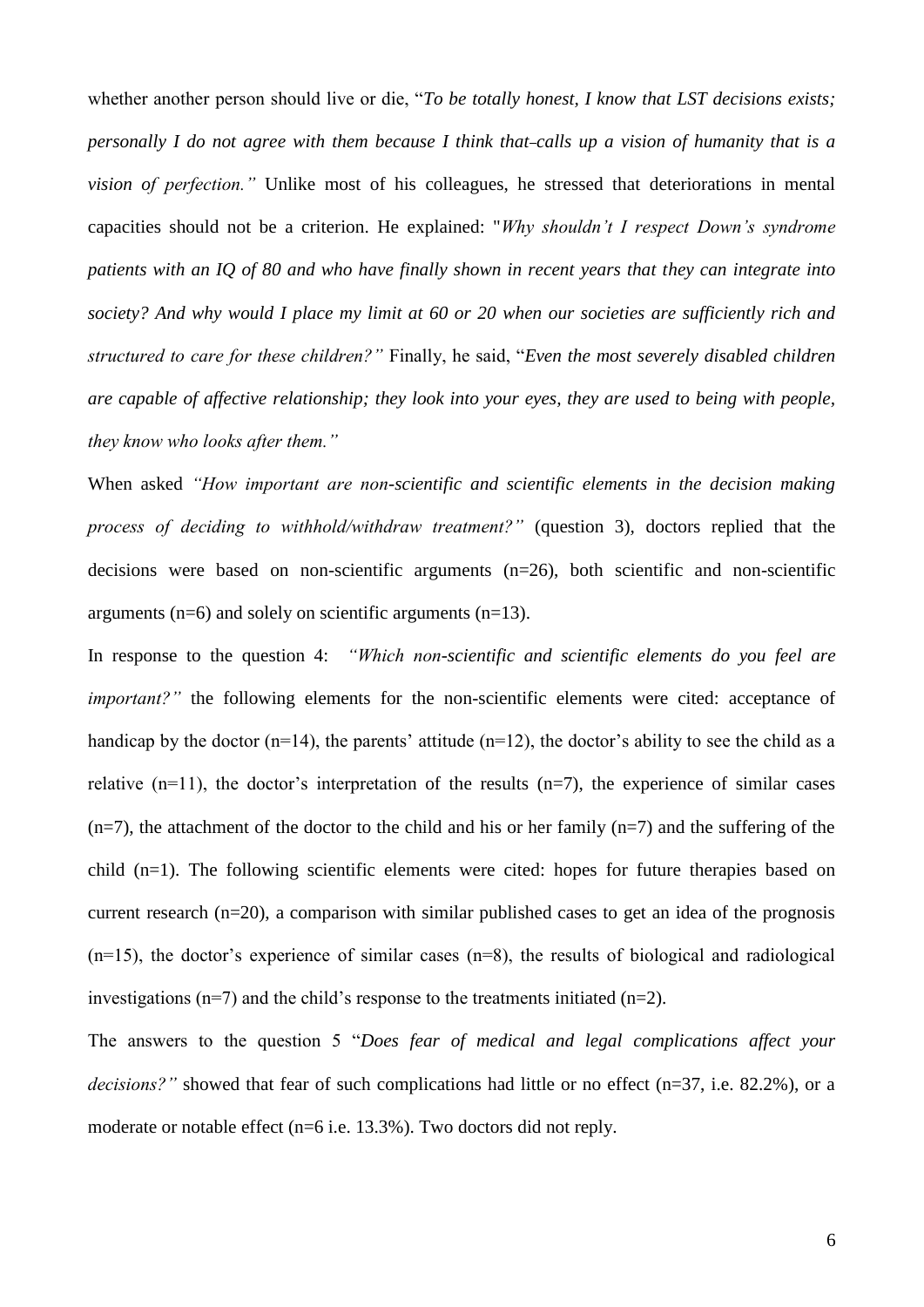# *Differences between withholding and withdrawing LST*

In response to the question 6 "*Do you deal with treatment withdrawal and treatment withholding in the same way?"* only 1 doctor replied that the situations are identical. The 44 others answered that withdrawing LST is more difficult (n=42) because of the responsability in provoking or accelerating death. The doctor has to deal with psychological pain (n=8) or feelings of guilt (n=8). Withholding LST is less difficult to handle because "we let nature take its course" (n=21) and because the family is informed whereas, in cases of withdrawal, the family is not systematically informed (n=2). Withholding LST was considered more difficult by 2 doctors because the time between making the decision and the child's death is prolonged.

Ten doctors stated that they are opposed to withdrawal thus had never practiced it.

Eighteen doctors highlighted a real problem: in cases of withdrawal LST, the parents are unlikely to be informed or involved in the decision-making process (DMP) .

# *Role of relatives in DMP*

The answers to the question 7: *"What type of information do you give to parents concerning the discussion about LST decisions?"* showed that the parents were given information about the prognosis and the future of their child (n=36), informed that there was no possible treatment (n=14), told about their child's comfort and suffering (n=12). In 5 cases, the doctors said that the information given differs according to the family.

The answers to this question uncovered three types of doctor-parent relations: progressive persuasion of the parents by the doctor to convince them that his or her decision is correct  $(n=27)$ , informing the parents as objectively as possible and allowing them to make the choice  $(n=10)$ , assessing the parents' opinion as best possible and deciding in their place (n=8).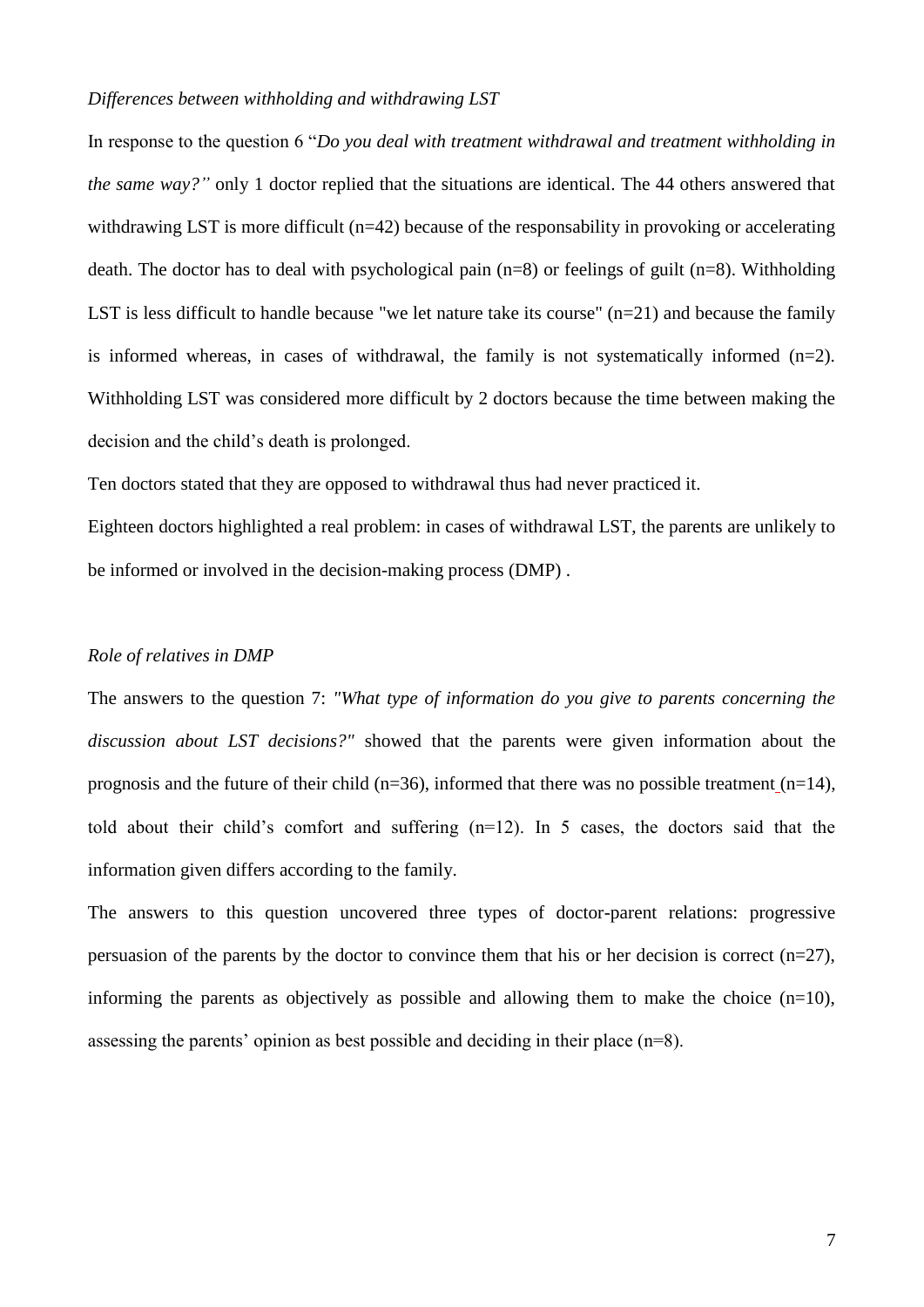## **Discussion**

According to this work, three components appear essential in the DMP: the doctors' moral, religious and ethical background, the doctor-parent relationship and the distinction between and active or passive attitude.

#### *The doctors' background*

Our results highlight the ethical tension between professionals — who, in interviews, said that their decisions in such situations were taken on a case-by-case basis, according to their own moral conscience — and society, which is demanding greater transparency, as shown by the new laws [5- 7].

Decisions are essentially based on the personal background of the doctors and on their professional experience — whether they are used to evaluating prognosis and their ability to deal with the family [8]. For 60% of the paediatricians interviewed, decisions are based on non-scientific arguments, mainly predicted quality of life. These arguments include acceptance of the degree of handicap within the family and within society, as highlighted by other studies [8-9]."

In our previous article, we put forward negative and positive medical and social criteria for decisions concerning LST, for discussion within teams [4]. This article takes up the current debate within the SFNP concerning the establishment of guidelines, and provides support for discussions concerning the place of the ethical convictions of healthcare professionals.

The debate among professionals should include the possibility of a "conscience clause", making it possible to ignore these guidelines in certain conditions. Our work demonstrates the real complexity of establishing universal rules to be applied to individual cases, such that the doctor can respect his or her own moral conscience. This work is supported by the other guidelines produced by French [10] and European [11] scientific societies. The Spanish Paediatric Nephrology Society advises that for each decision, the emphasis should be on individual case assessment and consideration of the best interests of the patient [11]. The French Neonatology Society has specified that it is the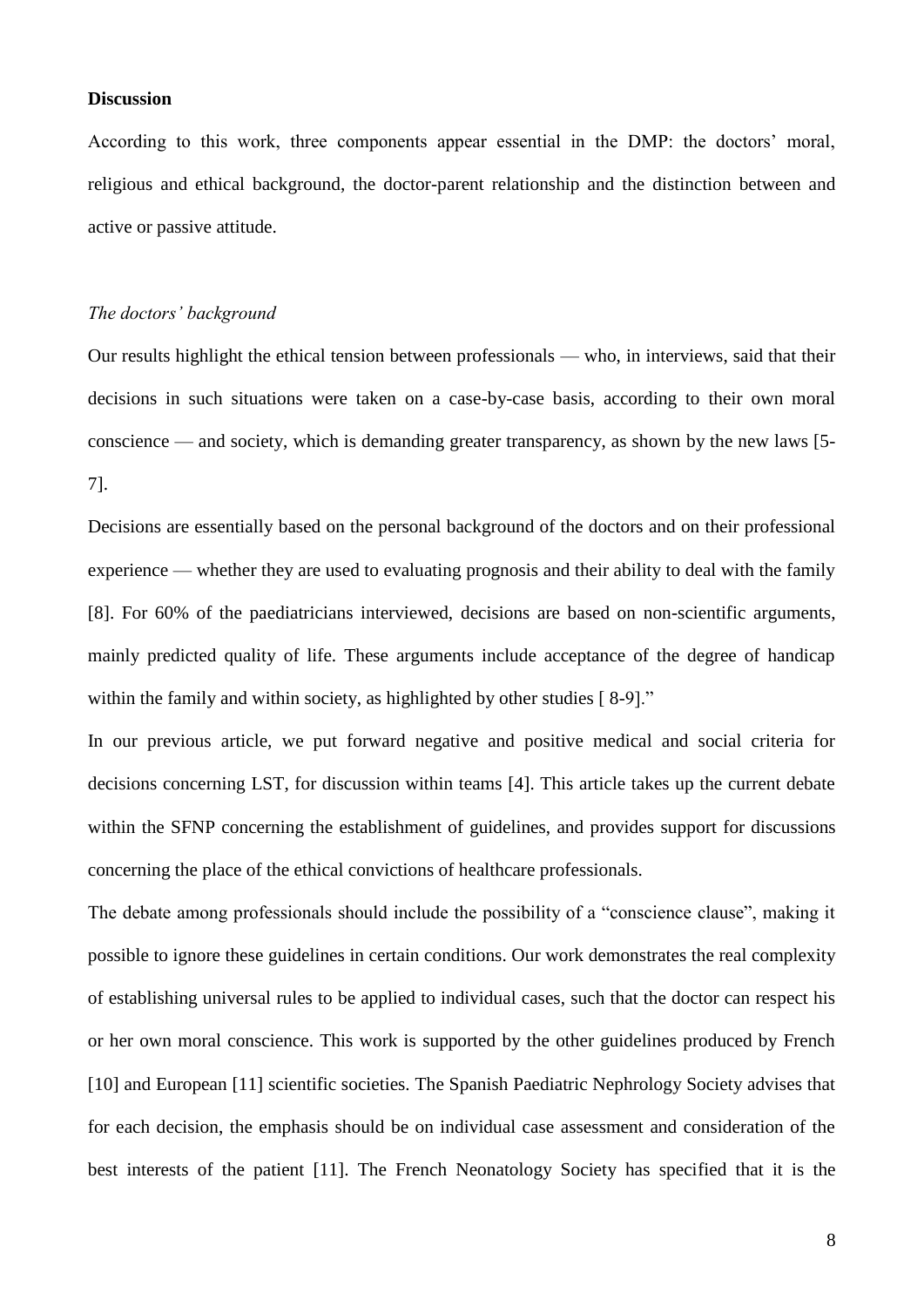responsibility of each team to decide whether or not to follow the recommendations, on a case-bycase basis [10].

# *Doctor-parent relationship*

Our results show that the parents are not fully involved in the DMP. Most doctors (84.5%) do not wish to involve the parents in the decision. There are ethical and legal arguments in favour of greater parental involvement. The new law that came into force in April 2005 has made it obligatory to inform parents in cases of treatment limitation or withdrawal likely to put the life of the patient in danger and to record this decision in the patient's file [5].

At the ethical level, articles have been published analysing parents' feelings about their child's death some years after a LST decision was made [12]. Meyer [12] found that 55% of parents felt that they had little control over the situation in the final days of their child's life, and a quarter said that if it had been possible they would have done things differently. The Léonetti report, on end-oflife care, gave a voice to the major ideological and political currents of thought in France. It highlighted the ethical tensions between the views of healthcare professionals and patients. Professionals feel that the final decision should lie with the doctor and should be taken "with the family but never by the family", with the doctor "involving the family with tact and humanity in their course of action". Patients are demanding the right to clear appropriate information and a larger say in decision-making (including the right to refuse treatment, even if essential to their survival, and through anticipated directives) [7]."

#### *Attitudes*

One quarter of paediatric nephrologists declared that they were opposed to active attitude. They condemned voluntary intentions to accelerate death or to provoke death by the injection of a substance, as this is against the moral [13] and legal [14] codes. Passive attitude is more widely accepted because the death remains natural. Furthermore, as stated by all doctors, passive attitude is associated with fewer medical and legal consequences. Indeed, considering the issue of LST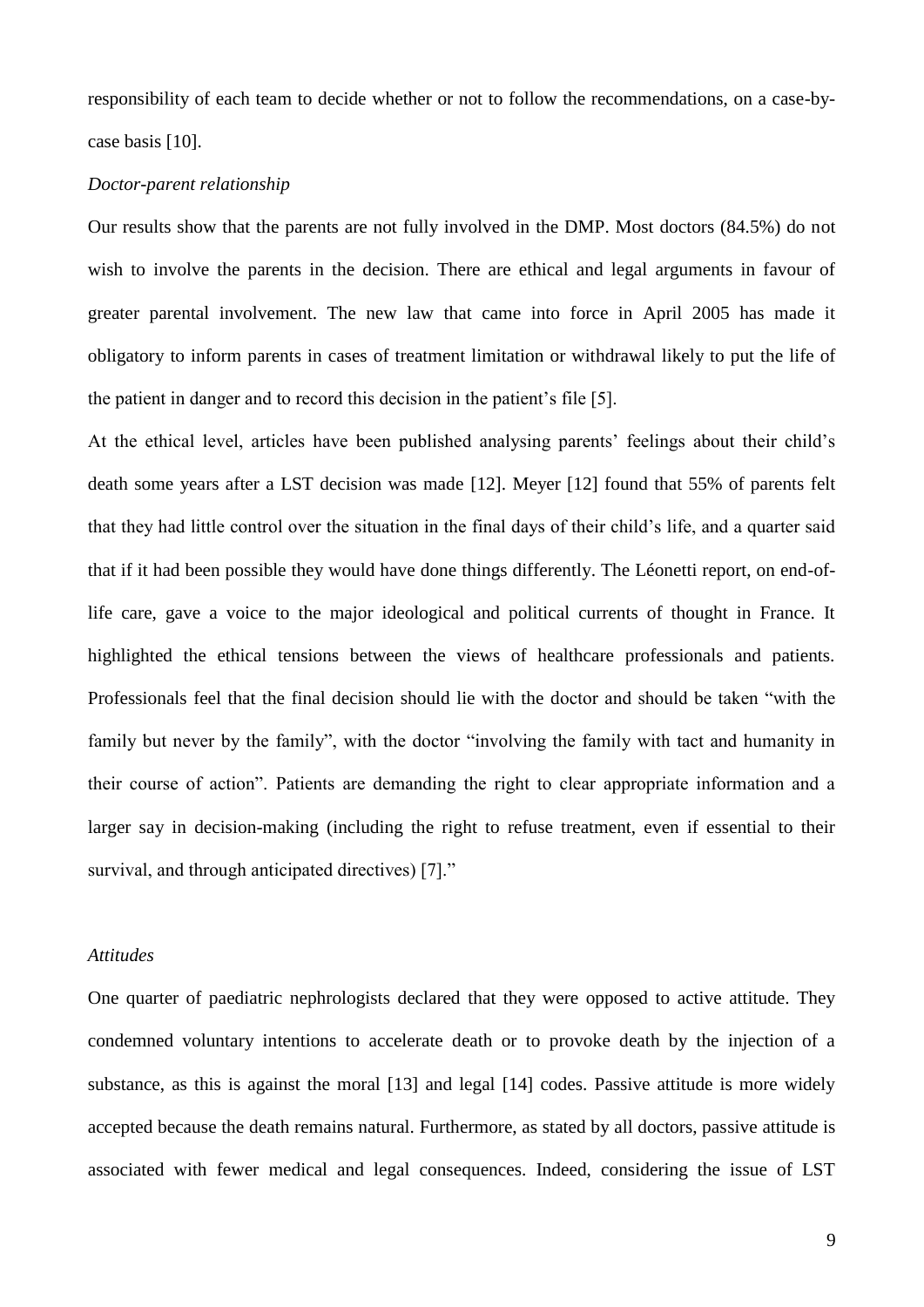decisions, the position in France is to make a clear distinction between a situation involving an invasive medical act that directly lead to death (active attitude) and the others situations in which a LST treatment is stopped or a new treatment is withholded (passive attitude) [15]. The active attitude is currently forbidden in France and is a criminal offence recognised as homicide by the penal code [14]. In practice, the passive attitude is tolerated because it is similar to refusing futile care: the National Ethics Consultative Committee accepted the principle of exceptional euthanasia for such cases [15]. This position, as one saw previously, was reinforced by the law of April 22, 2005 [5].

Finally, given all these concerns, it appears that a major issue is to work on the way that families perceive the situation. Due to difficulties managing the parents' and the doctors' high levels of anguish, it seems that the parents are insufficiently consulted [16]. The high level of tension implies a need for a better training and for the inclusion of neutral third party that could help in the DMP. The Léonetti report underlined the need for a training of the doctors at the same time technical (handling of the antalgic drugs in particular) but especially ethical concerning the clarification of the terms employed and the delivery of information to the families. In the United States, improvements in the training of doctors have been made by means of clinical case studies [17] and a third party religious have been chosen [12]. In France, training sessions in the paediatric nephrology departments have been proposed : the third person could be the family general practioner [18], the treating paediatrician or a person designated by the family and known to be trustworthy [6]. The presence of a healthcare professional would have the advantage of not only assisting in the DMP but also helping the parents to deal with subsequent events.

### **Conclusion**

This study shows how important it is for professionals to open up to parents and the SFNP on this difficult debate concerning the withdrawal of care. This opening up is particularly important at a time when one expects increasing transparency concerning decision-making and since the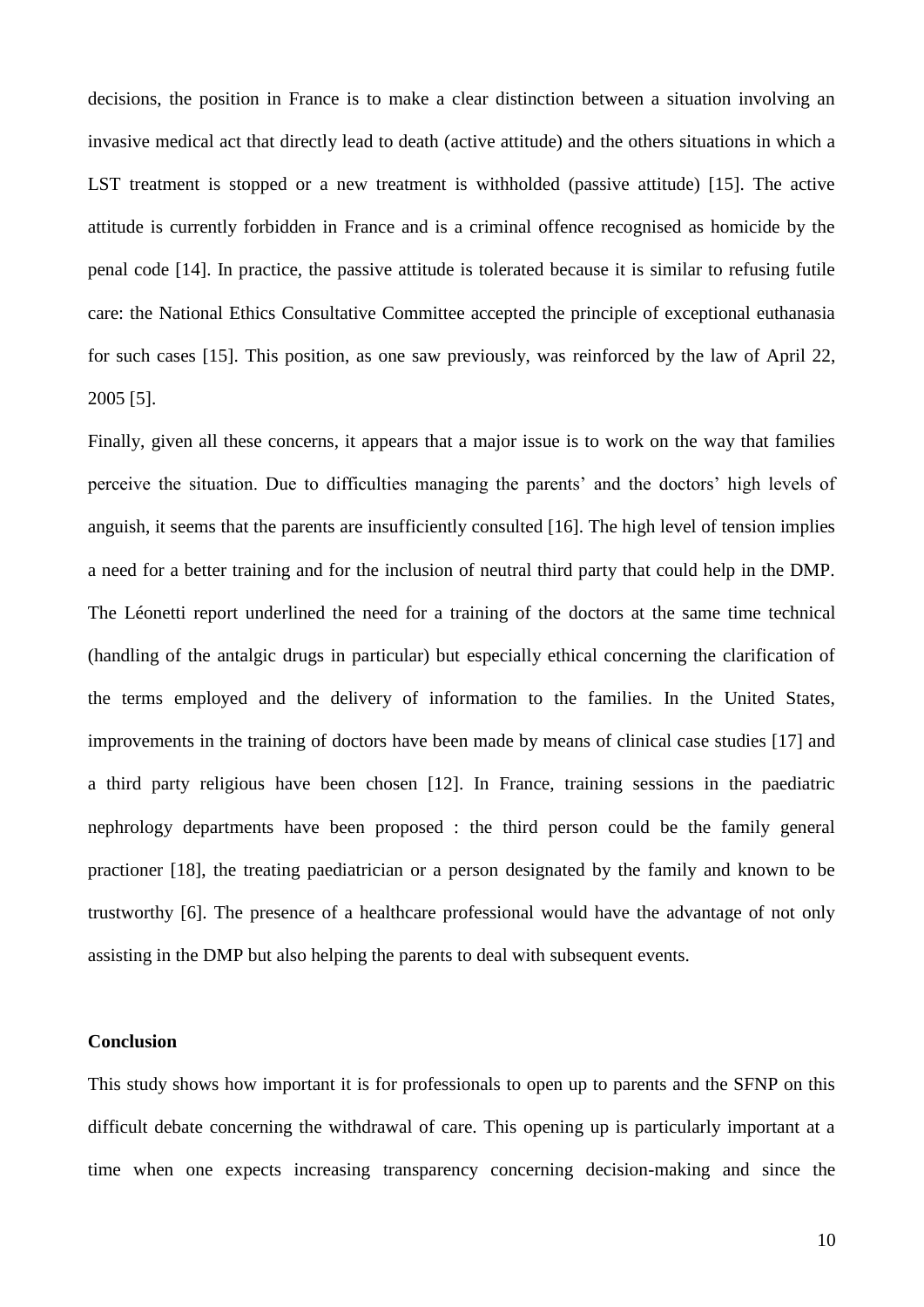publication of a French law [6] on the rights of patients in 2002 stating that patients must be included in the DMP.

Our results also demonstrate the complex nature of the DMP, given the individual nature of each case, which, in the current debate about the need to and the legality of ending lives, should incite prudence. Indeed, any approach that is too dogmatic and any definition of criteria could be inappropriate if not developed in close collaboration with the healthcare professionals concerned.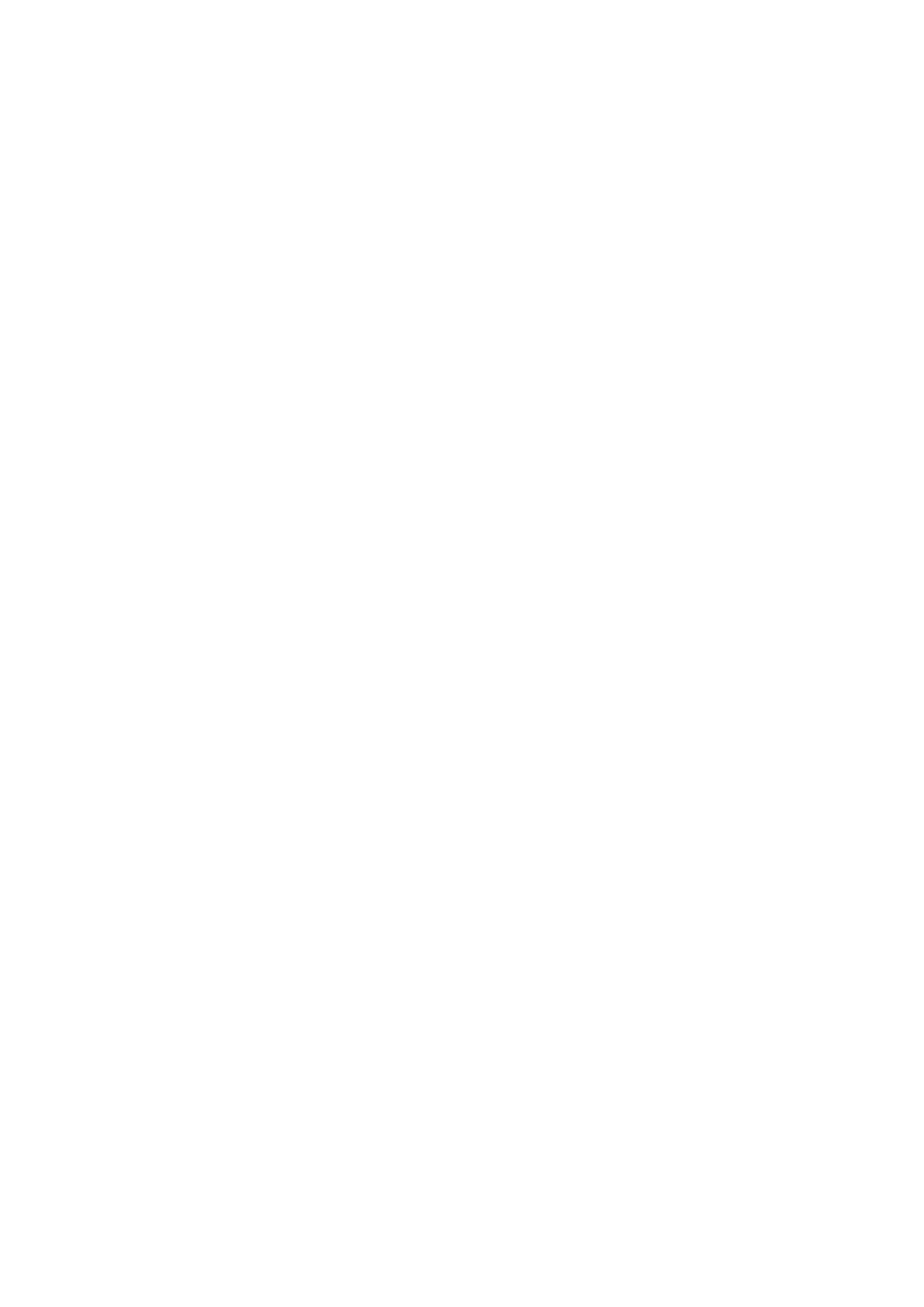#### **References**

- 1. Bone RC, Rackow EC, Weg JG *et al*. An ACCP/SCCM consensus panel. Ethical and Moral Guidlines for the Initiation, Continuation and Withdrawal of Intensive Care; *Chest* 1990 April; 97(4): 949-58
- 2. American Academy of Pediatrics, Committee on Bioethics and Committee on hospital care. Palliative care for children. *Pediatrics* 2000; 106: 351-7
- 3. McHaffie HE, Cuttini M, Brölz-Voit G *et al*. Withholding/withdrawing treatment from neonates: legislation and official guidelines across Europe. *J Med Ethics* 1999; 25: 440-46
- 4. Fauriel I, Moutel G, Moutard ML *et al*. Decisions concerning potential life-sustaining treatments in paediatric nephrology. *Nephrol Dial Transplant*. 2004 May; 19(5): 1252-7
- 5. Loi n°2005-370 du 22 avril 2005 relative aux droits des maladies et à la fin de vie. *Journal Officiel de la République Française* n°95 du 23 avril 2005, p. 7089
- 6. Loi n°2002-303 relative aux droits des malades et à la qualité du système de santé. *Journal*  Officiel de la République Française n°54 du 5 mars 2002, 4118-4143
- 7. Léonetti J, Bardet J, Boutin MD et al. Rapport fait au nom de la mission d'information sur l'accompagnement de la fin de vie. Assemblée Nationale, n° 1708, le 20 juin 2004. <http://www.assemblee-nationale.fr/12/rap-info/i1708-t1.asp>
- 8. Randolph AG, Zollo MB, Wigton RS et al. Factors explaining variability among caregivers in the intent to restrict life-support interventions in a pediatric intensive care unit. Crit Care Med 1997; 25: 435-39
- 9. Moutard ML, Moutel G, François I et al. Prenatal diagnosis of cerebral malformation with an uncertain prognosis: a study concerning couple's information and consequences on pregnancy. Ann Genet; 2004 Jan-Mar; 47(1): 41-51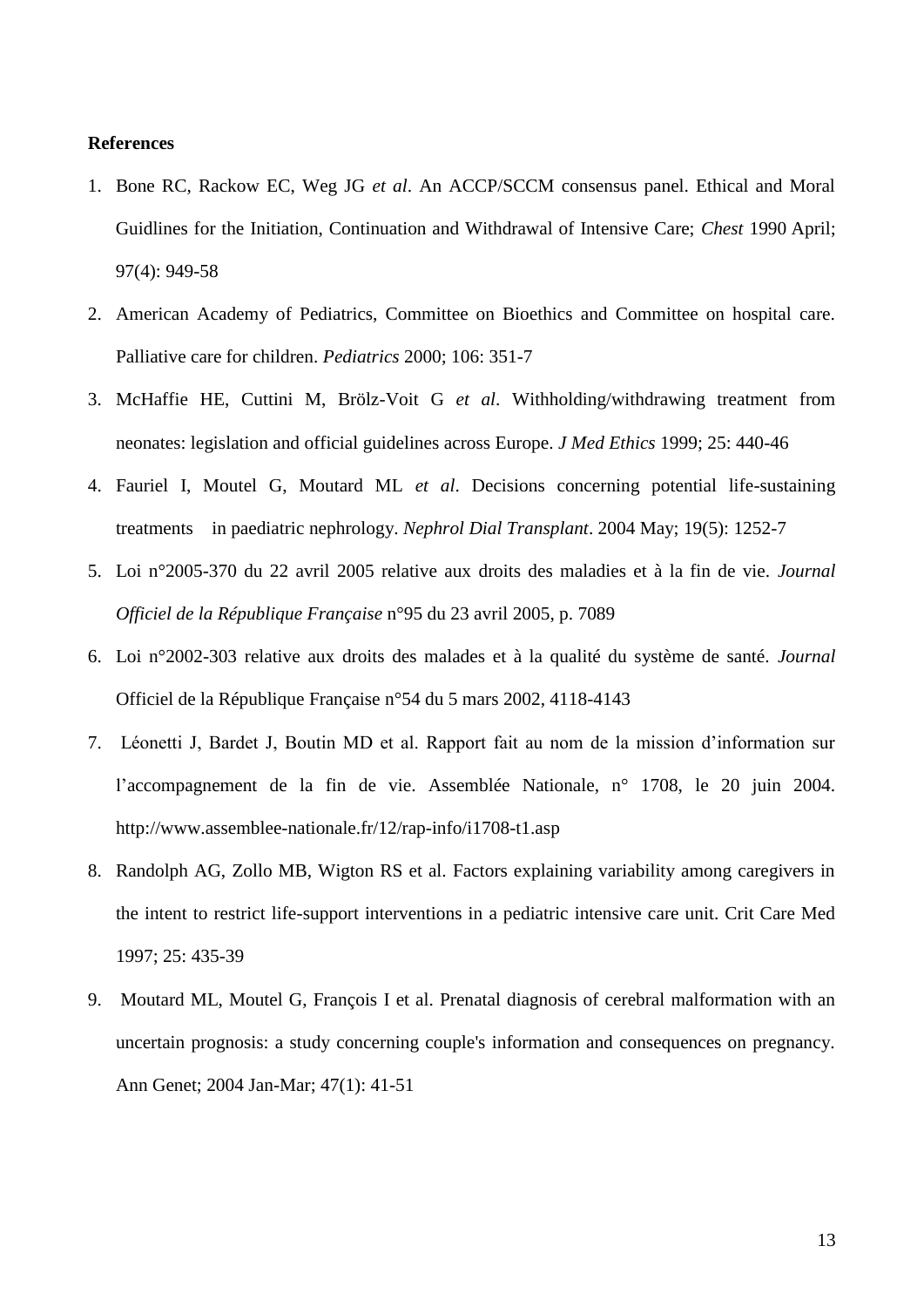- 10. Dehan M, Gold F, Grassin M et al. Dilemmes éthiques de la période périnatale: recommandations pour les décisions de fin de vie. Arch Pédiatr 2001 : 8 : 407-19.
- 11. Riano I, Malaga S, Callis L et al. Towards guidelines for dialysis in children with end-stage renal disease. Pediatr Nephrol 2000; 15(1-2): 157-62
- 12. Meyer EC, Burns JP, Griffith JL et al. Parental perspectives on end-of-life care in the pediatric intensive care unit. Crit Care Med 2002; 30: 226-31
- 13. Old Testament. Deuteronomy chapter 5 verse 17. Bible Semeur, Excelsis, Pays Bas, 2000; 251
- 14. Code Pénal. Litec eds, Paris 2002.

<http://www.legifrance.gouv.fr/WAspad/UnCode?code=CPENALLL.rcv>

- 15. Comité Consultatif National d'Ethique pour les sciences de la vie et de la santé (CCNE). Avis n°63 intitulé «Fin de vie, arrêt de vie, euthanasie». 27 janvier 2000.<http://www.ccne-ethique.fr/>
- 16. Board R, Ryan-Wenger N. State of the science on parental stress and family functioning in pediatric intensive care units. Am J Crit Care 2000; 9: 106-24
- 17. Jellinek MS, Todres ID, Catlin EA et al. Paediatric intensive care training: confronting the dark side. Crit Care Med 1993; 21: 775-9
- 18. Abott KH, Sago JG, Breen CM et al. Families looking back: one year after discussion of withdrawal or withholding of life-sustaining support. Crit Care med 2001; 29: 197-201